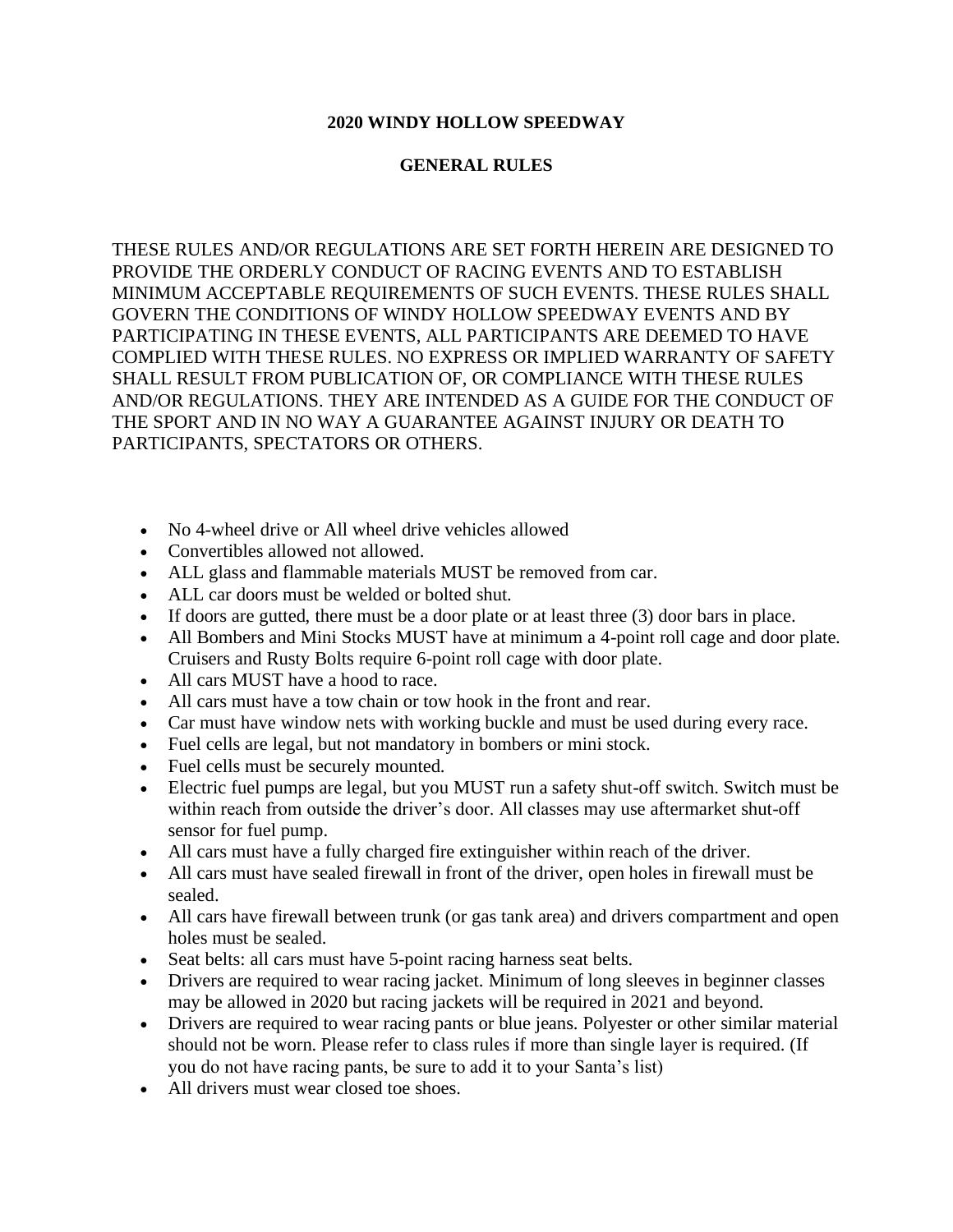- All drivers must wear full face helmet with shield. These helmets must be approved and meet SFI or Snell safety standards.
- Cars must have legible number on both doors and roof.
- Added weight and driveshafts should be painted white. Added weigh should also be numbered.
- If you purposely hit a car under caution or after a race you will be subject to disqualification. A second offense will result in disqualification and possible other actions to be determined by race director or track manager.
- For the safety of your crew and customers, the pit parking area and infield speed is 5 MPH. Anyone speeding or driving recklessly is subject to disqualification.
- Due to possible flying debris, victory donuts are not allowed.
- Track officials must be notified of any driver changes during the night. Failure to do so will result may result in disqualification.
- Decisions of the Race Director, Pit Stewards and Track Owner will be FINAL, any situation not covered by written rules will be acted upon by the Officials in charge, whose decision is FINAL and BINDING to all participants. If it is not written it will be considered ILLEGAL!
- If you have an open trailer and put Windy Hollow Speedway on your racecar bumper, spoiler or on the back of enclosed trailer, you will receive a \$10 gift certificate if you finish the feature.
- The management and staff of Windy Hollow Speedway wants you to be safe while having fun and being competitive. The fans want to see great racing, but they also want to see your personalities! We encourage you to have fun, dress up your car, get a nickname, and let your personality shine. Remember, it must be family friendly. Anything deemed inappropriate or in bad taste will be covered up or removed.

IT WILL BE THE RESPOSIBILITY OF ALL PARTICIPANTS TO KNOW AND UNDERSTAND ALL RULES SET FORTH BY WINDY HOLLOW SPEEDWAY OFFICIALS!

## **PROTEST RULES**